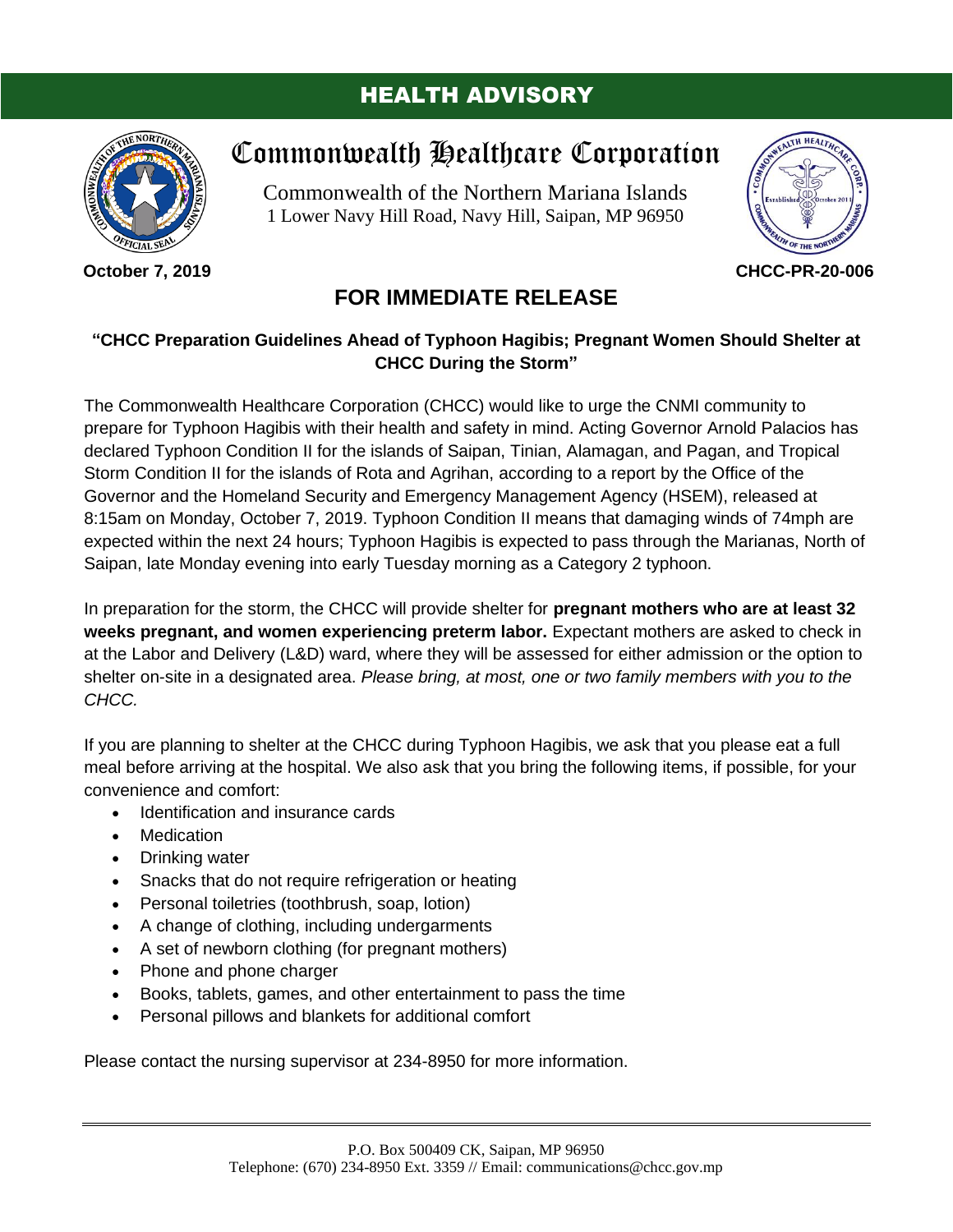**Residents who require medical equipment that uses electricity are asked to report to the Aging Office, which has been designated as a shelter for people with medical needs.** Island-wide residential electricity should be expected to be turned off if storm conditions worsen; please report to the shelters if you do not have a generator at home.

The CHCC would also like to provide the community with the following typhoon preparation guidelines.

- **Ensure that you have enough of any medications to last for at least 3 days. Store medication in a water-proof container, if possible. This is especially important for people with diabetes, hypertension, or uncontrolled asthma.**
- Take care of your mental and emotional health; prepare your heart and mind just as you would prepare your home before the storm.
	- $\circ$  Gather your family and give physical comfort to each other, especially children.
	- $\circ$  Understand that it is common to feel strong emotions right now; remind yourself that this won't last forever and help your loved ones to remain calm.
	- $\circ$  Having a plan will make you feel more in control of the situation.
- The following shelters have been activated:
	- o Koblerville Elementary School/ (670) 237-3622/3627
	- o Marianas High School/ (670) 237-3201/02
	- o Kagman High School/ (670) 664-3780/ 237-3196)
	- o San Vicente Elementary School/ (670) 664-3981/ 237-3981
	- o TINIAN: Tinian Elementary School/ (670) 237-3795/ 433-9250
- The Commonwealth Office of Transit Authority has been activated to provide residents with transportation to the shelters throughout the day. Please call **664-2690** for more information.
- Residents in tents, if able, are advised to go to the closest shelter to them for care, support, and relief during the rainy conditions. Government agencies available to help residents break down tents; please call **237-8000** for more information.

CHCC clinical services, including the Outpatient Pharmacy, THC, and RHC, will remain open until 1pm today, Monday, October 7. All appointments scheduled for after 1pm are planned to be cancelled, and patients who have appointments scheduled for this afternoon are being contacted to reschedule.

- If you need to be seen urgently, or need a refill for medication, please call ahead.
- If you have an appointment scheduled for tomorrow morning, please call during open hours today to confirm your appointment or reschedule.

Residents are urged to keep a close eye on the weather, as well as all updates from the Governor's Office and HSEM.

#### **For more information, call 234-8950 or email communications@chcc.gov.mp.**

Please also visit:

- Commonwealth Healthcare Corporation Facebook:<https://www.facebook.com/cnmichcc/>
- CNMI EOC State Warning Point Facebook:<https://www.facebook.com/cnmieocswp/>